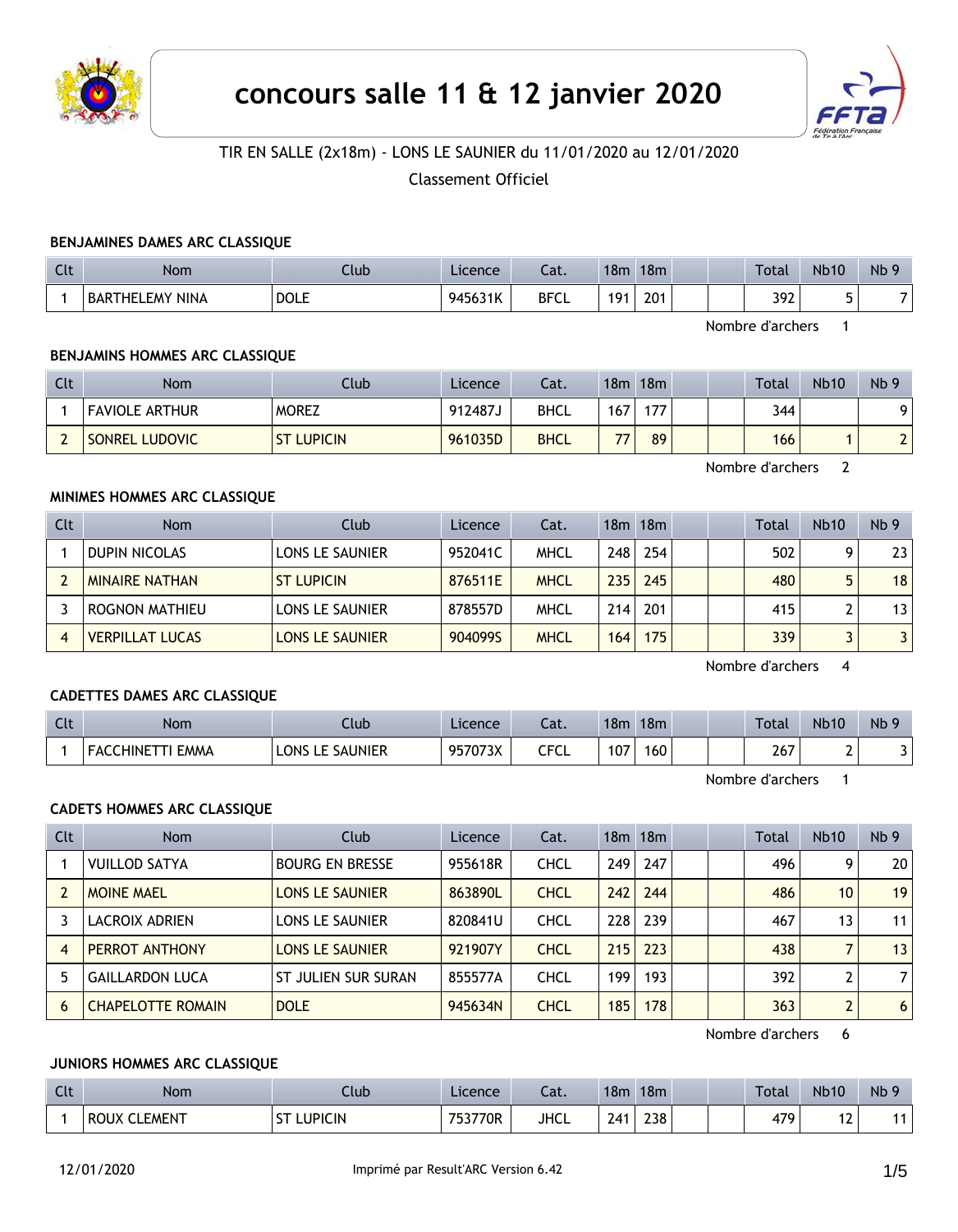### **SENIORS 1 DAMES ARC CLASSIQUE**

| Clt | <b>Nom</b>           | Club                    | Licence | Cat.  | 18m | 18m |  | Total | <b>Nb10</b> | Nb <sub>9</sub> |
|-----|----------------------|-------------------------|---------|-------|-----|-----|--|-------|-------------|-----------------|
|     | PUGEAUX SANDRINE     | <b>ASNANS</b>           | 454471R | S1FCL | 777 | 275 |  | 552   | 21          | 32              |
|     | <b>PERRET MAGALI</b> | <b>CHALON SUR SAONE</b> | 934651A | S1FCL | 256 | 231 |  | 487   |             | 20 <sub>1</sub> |

Nombre d'archers 2

### **SENIORS 1 HOMMES ARC CLASSIQUE**

| $\Gamma$<br><b>CU</b> | <b>Nom</b>                | Ilub                    | Licence | Cat.         | 18 <sub>m</sub> | 18m |  | <b>Total</b> | <b>Nb10</b> | N <sub>b</sub> 9 |
|-----------------------|---------------------------|-------------------------|---------|--------------|-----------------|-----|--|--------------|-------------|------------------|
|                       | <b>RENOU CL</b><br>LÉMENT | <b>CHALON SUR SAONE</b> | 934650Z | <b>S1HCL</b> | 230             | 216 |  | 446          |             | 14.              |

Nombre d'archers 1

## **SENIORS 2 DAMES ARC CLASSIQUE**

| Clt            | <b>Nom</b>                 | Club                   | Licence | Cat.               |     | $18m$ 18 $m$ |  | <b>Total</b> | <b>Nb10</b>     | Nb <sub>9</sub> |
|----------------|----------------------------|------------------------|---------|--------------------|-----|--------------|--|--------------|-----------------|-----------------|
|                | <b>CHEVRIER VIRGINIE</b>   | <b>LONS LE SAUNIER</b> | 808757J | S <sub>2</sub> FCL | 287 | 281          |  | 568          | 31              | 26              |
|                | <b>PRABEL MARIE-PIERRE</b> | <b>MACON</b>           | 795384Y | S <sub>2</sub> FCL | 235 | 254          |  | 489          | 10 <sup>°</sup> | 13              |
|                | <b>DELTINGER ISABELLE</b>  | <b>MACON</b>           | 807204W | S <sub>2</sub> FCL | 228 | 245          |  | 473          | 6               | 17 <sub>1</sub> |
| $\overline{4}$ | SONREL VERONIQUE           | <b>ST LUPICIN</b>      | 958773V | S <sub>2</sub> FCL | 195 | 207          |  | 402          |                 | 9               |
|                | <b>ODOIT SYLVIA</b>        | <b>BOURG EN BRESSE</b> | 974515F | S <sub>2</sub> FCL | 184 | 191          |  | 375          |                 |                 |
| 6              | <b>HENGUELY SYLVANIE</b>   | <b>ASNANS</b>          | 978189Z | S <sub>2</sub> FCL | 187 | 176          |  | 363          |                 | 5               |

Nombre d'archers 6

## **SENIORS 2 HOMMES ARC CLASSIQUE**

| <b>Clt</b>     | Nom                       | Club                   | Licence | Cat.               | D <sub>1</sub> | D <sub>2</sub> | D <sub>3</sub> | D <sub>4</sub> | Total | <b>Nb10</b>    | Nb <sub>9</sub> |
|----------------|---------------------------|------------------------|---------|--------------------|----------------|----------------|----------------|----------------|-------|----------------|-----------------|
|                | <b>JOLIBOIS MICHAEL</b>   | LONS LE SAUNIER        | 466035K | S2HCL              | 271            | 269            |                |                | 540   | 18             | 26              |
| $\overline{2}$ | <b>TAYEB JEROME</b>       | <b>LONS LE SAUNIER</b> | 610851U | S <sub>2</sub> HCL | 258            | 277            |                |                | 535   | 19             | 27              |
| 3              | MOINE SEBASTIEN           | LONS LE SAUNIER        | 955702G | S2HCL              | 259            | 252            |                |                | 511   | 16             | 18              |
| 4              | <b>MINAIRE FREDERIC</b>   | <b>ST LUPICIN</b>      | 876507A | S <sub>2</sub> HCL | 247            | 247            |                |                | 494   | 5              | 26              |
| 5              | <b>GUILLEMOD FREDERIC</b> | MONTREVEL EN BRESSE    | 886989U | S2HCL              | 252            | 230            |                |                | 482   | 8              | 21              |
| 6              | <b>GRAVEZ SEBASTIEN</b>   | <b>OYONNAX</b>         | 880801T | S <sub>2</sub> HCL | 231            | 237            |                |                | 468   | 9              | 15              |
|                | <b>NEVERS MICKAEL</b>     | <b>MACON</b>           | 387443J | S2HCL              | 238            | 225            |                |                | 463   | 13             | 8 <sup>1</sup>  |
| 8              | <b>ROUX JACKY</b>         | <b>ST LUPICIN</b>      | 836634K | S <sub>2</sub> HCL | 220            | 239            |                |                | 459   | $\overline{7}$ | 11              |
| 9              | <b>FACCHINETTI JEROME</b> | LONS LE SAUNIER        | 952049L | S2HCL              | 235            | 216            |                |                | 451   | 5              | 18              |
| 10             | <b>BERNARD JEANLOUIS</b>  | <b>LONS LE SAUNIER</b> | 290041M | S <sub>2</sub> HCL | 227            | 197            |                |                | 424   | 5              | 8 <sup>1</sup>  |
| 11             | <b>ODOIT JEAN MICHEL</b>  | <b>BOURG EN BRESSE</b> | 282703L | S <sub>2</sub> HCL | 232            | 187            |                |                | 419   | $\overline{4}$ | 15              |
| 12             | <b>CATTET MARTIAL</b>     | <b>LONS LE SAUNIER</b> | 401446E | S <sub>2</sub> HCL | 128            | 125            |                |                | 253   | 1              | 2               |

Nombre d'archers 12

## **SENIORS 3 DAMES ARC CLASSIQUE**

| Clt | Nom                    | Club                   | Licence | Cat.  | 18m              | 18m |  | <b>Total</b> | <b>Nb10</b> | Nb <sub>9</sub> |
|-----|------------------------|------------------------|---------|-------|------------------|-----|--|--------------|-------------|-----------------|
|     | DUGAST CHRISTINE       | <b>ST LUPICIN</b>      | 816545Z | S3FCL | 229 <sub>1</sub> | 201 |  | 430          |             | 15              |
|     | <b>BLANC CATHERINE</b> | <b>BOURG EN BRESSE</b> | 867058E | S3FCL | 203              | 212 |  | 415          |             | 10 <sup>1</sup> |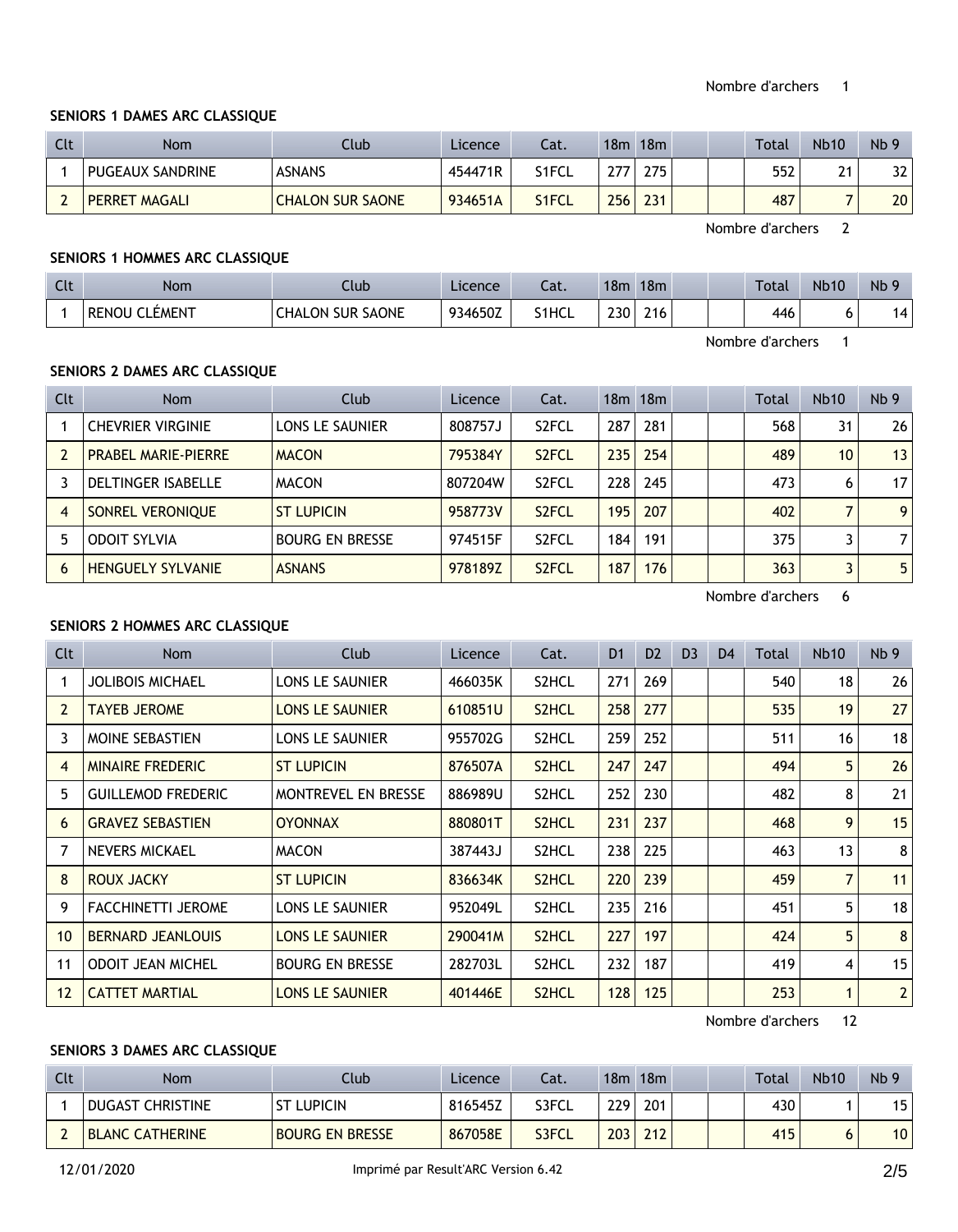## **SENIORS 3 HOMMES ARC CLASSIQUE**

| <b>Clt</b>     | <b>Nom</b>                 | Club                   | Licence | Cat.  |     | $18m$ 18 $m$ |  | <b>Total</b> | <b>Nb10</b> | Nb <sub>9</sub> |
|----------------|----------------------------|------------------------|---------|-------|-----|--------------|--|--------------|-------------|-----------------|
|                | SONREL GILBERT             | <b>ST LUPICIN</b>      | 958770S | S3HCL | 244 | 247          |  | 491          | 11          | 15              |
| $\overline{2}$ | <b>BLANC GERARD</b>        | <b>BOURG EN BRESSE</b> | 867065M | S3HCL | 236 | 215          |  | 451          | 5           | 12              |
|                | PEREZ-GONZALEZ SEVERIA     | <b>OYONNAX</b>         | 939691D | S3HCL | 225 | 219          |  | 444          | 4           | 12              |
| 4              | <b>GUILLAUME DOMINIQUE</b> | ST JULIEN SUR SURAN    | 890200J | S3HCL | 209 | 218          |  | 427          | 3           | 2 <sup>1</sup>  |
| 5              | <b>GUIDON GERARD</b>       | <b>ASNANS</b>          | 953883E | S3HCL | 210 | 215          |  | 425          | 2           | 10 <sup>1</sup> |
| 6              | <b>BILLARD PATRICE</b>     | <b>BOURG EN BRESSE</b> | 794841H | S3HCL | 203 | 210          |  | 413          | 6           | 7 <sup>1</sup>  |
|                | <b>COTTET CLAUDE</b>       | <b>MOREZ</b>           | 740105M | S3HCL | 162 | 158          |  | 320          | 4           | 2 <sup>1</sup>  |
| 8              | <b>TATRE PHILIPPE</b>      | <b>ASNANS</b>          | 765098D | S3HCL |     |              |  |              |             |                 |

Nombre d'archers 8

# **SENIORS 1 DAMES ARC A POULIES**

| Clt | <b>Nom</b>                | Club            | Licence | Cat.                           |         | $18m$ 18 $m$ |  | Total | <b>Nb10</b> | Nb <sub>9</sub> |
|-----|---------------------------|-----------------|---------|--------------------------------|---------|--------------|--|-------|-------------|-----------------|
|     | <b>POISSON CHRISTELLE</b> | LONS LE SAUNIER | 454204A | S <sub>1</sub> FCO             | 282     | 280          |  | 562   | 22          | 38              |
|     | <b>LAMIELLE SEVERINE</b>  | LONS LE SAUNIER | 867184S | S <sub>1</sub> F <sub>CO</sub> | 778     | 279          |  | 557   | 18          | 41              |
|     | PAGET ELISA               | LONS LE SAUNIER | 793532K | S <sub>1</sub> FCO             | $275 +$ | 275          |  | 550   | 18          | 34              |

Nombre d'archers 3

## **SENIORS 1 HOMMES ARC A POULIES**

| Clt | <b>Nom</b>             | Club           | Licence | Cat.               |     | 18m 18m |  | <b>Total</b> | <b>Nb10</b> | Nb <sub>9</sub> |
|-----|------------------------|----------------|---------|--------------------|-----|---------|--|--------------|-------------|-----------------|
|     | <b>BUIRON ROMAIN</b>   | <b>MACON</b>   | 802860Z | S <sub>1</sub> HCO | 283 | 286     |  | 569          | 29          | 31              |
|     | <b>LOUVET THOMAS</b>   | <b>OYONNAX</b> | 333887W | S <sub>1</sub> HCO | 275 | 273     |  | 548          | 12          | 44              |
|     | ALLEBOURG CHRISTOPHE   | <b>CLUNY</b>   | 620809T | S <sub>1</sub> HCO | 268 | 264     |  | 532          |             | 33              |
|     | <b>BACHELET DAMIEN</b> | <b>LOUHANS</b> | 460806B | S <sub>1</sub> HCO | 260 | 250     |  | 510          |             | 29              |

Nombre d'archers 4

## **SENIORS 2 DAMES ARC A POULIES**

| Clt | Nom                     | Club           | Licence | Cat.               | 18m | 18m |  | <b>Total</b> | <b>Nb10</b> | Nb <sub>9</sub> |
|-----|-------------------------|----------------|---------|--------------------|-----|-----|--|--------------|-------------|-----------------|
|     | <b>VILLELOUP MYRIAM</b> | <b>MACON</b>   | 666160M | S2FCO              | 278 | 279 |  | 557          | 1 Q         | 39              |
|     | <b>GRAVEZ CORINNE</b>   | <b>OYONNAX</b> | 920769L | S <sub>2</sub> FCO | 274 | 272 |  | 546          | 16          | 36              |

Nombre d'archers 2

# **SENIORS 2 HOMMES ARC A POULIES**

| Clt | <b>Nom</b>                 | Club                       | Licence | Cat.                           | D <sub>1</sub> | D <sub>2</sub> | D <sub>3</sub> | D <sub>4</sub> | Total | <b>Nb10</b> | Nb <sub>9</sub> |
|-----|----------------------------|----------------------------|---------|--------------------------------|----------------|----------------|----------------|----------------|-------|-------------|-----------------|
|     | THEPTHAMNAO TRISTAN        | <b>DOLE</b>                | 804108F | S <sub>2</sub> HCO             | 288            | 291            |                |                | 579   | 39          | 21              |
|     | LALLEMAND FREDERIC         | <b>ST LUPICIN</b>          | 443531Z | S <sub>2</sub> H <sub>CO</sub> | 282            | 282            |                |                | 564   | 25          | 34              |
|     | ORLANDO JEROME             | HAGUENAU                   | 597377Y | S <sub>2</sub> HCO             | 278            | 276            |                |                | 554   | 18          | 38              |
|     | <b>SCARPELLINI LAURENT</b> | <b>MONTREVEL EN BRESSE</b> | 936115S | S <sub>2</sub> H <sub>CO</sub> | 272            | 270            |                |                | 542   | 12          | 38              |
|     | <b>PRABEL THIERRY</b>      | <b>MACON</b>               | 800040J | S <sub>2</sub> HCO             | 274            | 268            |                |                | 542   | 10          | 43              |

Nombre d'archers 5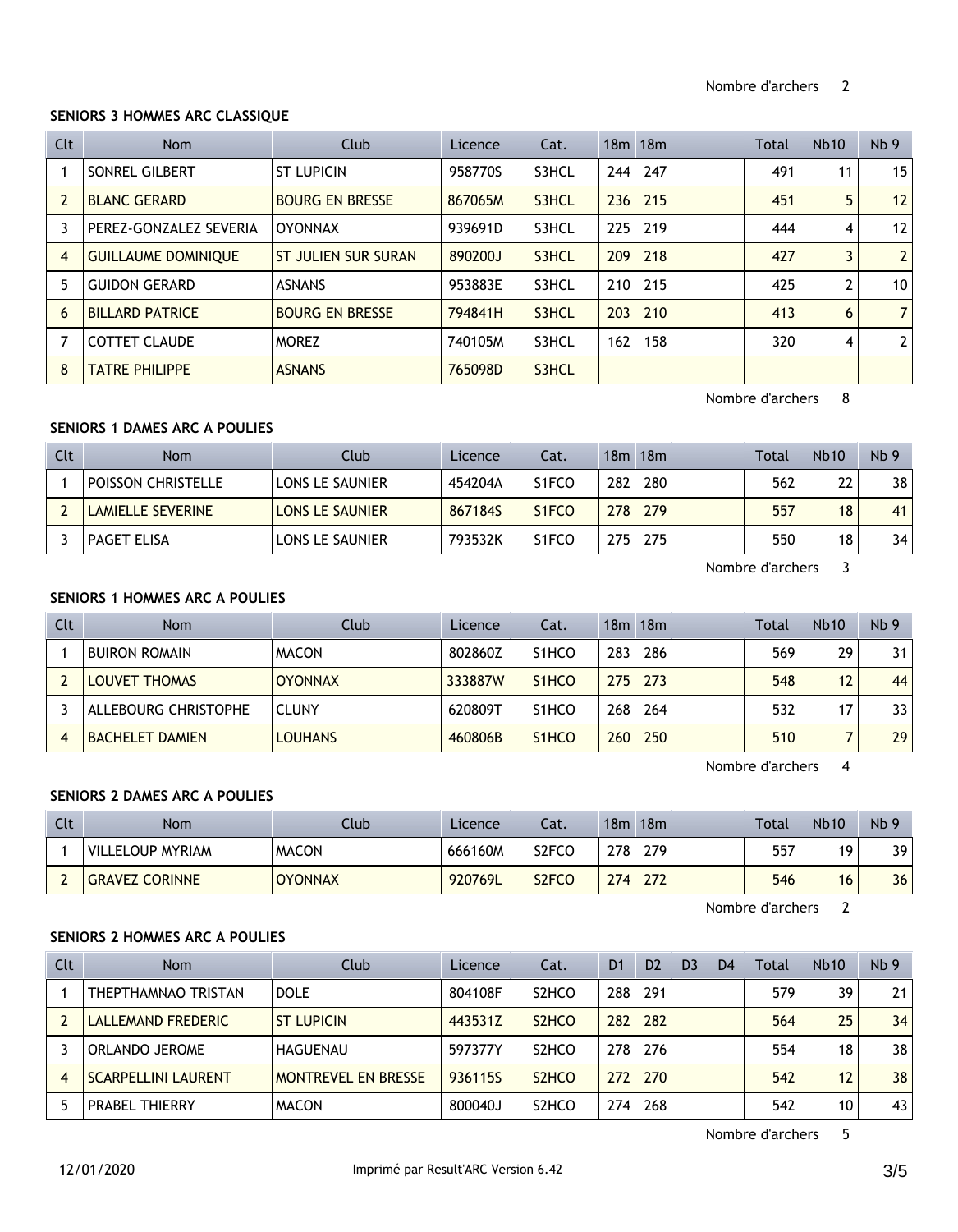### **SENIORS 3 DAMES ARC A POULIES**

| Clt | <b>Nom</b>           | <b>Club</b>            | Licence | Cat.  |     | $18m$ 18 $m$ | <b>Total</b> | <b>Nb10</b> | Nb <sub>9</sub> |
|-----|----------------------|------------------------|---------|-------|-----|--------------|--------------|-------------|-----------------|
|     | <b>GOY MICHELINE</b> | <b>LONS LE SAUNIER</b> | 467708D | S3FCO | 265 | 275          | 540          |             | 15              |
|     | <b>PANAY NICOLE</b>  | <b>LONS LE SAUNIER</b> | 674327P | S3FCO | 264 | 263          | 527          | Ο           | 32              |

Nombre d'archers 2

### **SENIORS 3 HOMMES ARC A POULIES**

| Clt | <b>Nom</b>           | Club                   | Licence | Cat.  | 18m | 18m |  | <b>Total</b> | <b>Nb10</b> | Nb <sub>9</sub> |
|-----|----------------------|------------------------|---------|-------|-----|-----|--|--------------|-------------|-----------------|
|     | <b>CROST DENIS</b>   | <b>LONS LE SAUNIER</b> | 599512U | S3HCO | 285 | 282 |  | 567          | ີ<br>, I    | 33              |
|     | <b>FABIO PATRICK</b> | <b>LONS LE SAUNIER</b> | 229602T | S3HCO | 270 | 264 |  | 534          |             | 44              |

Nombre d'archers 2

Nombre d'archers 1

#### **JEUNES DAMES ARC NU**

| Clt | <b>Nom</b>    | Club               | Licence | Cat.         | D <sub>1</sub>           | D <sub>2</sub> | D <sub>3</sub> | D <sub>4</sub> | <b>Total</b> | <b>Nb10</b> | Nb <sub>9</sub> |
|-----|---------------|--------------------|---------|--------------|--------------------------|----------------|----------------|----------------|--------------|-------------|-----------------|
|     | DORIER ELOISE | LE SAUNIER<br>LONS | 8779719 | ${\sf CFBB}$ | $\overline{\phantom{a}}$ | 187            |                |                | 359          |             | J               |

## **SENIORS DAMES ARC NU**

Clt Nom Club Licence Cat. 18m 18m Total Nb10 Nb 9 1 CHEVRIER VIRGINIE LONS LE SAUNIER 808757J S2FBB 267 248 | 515 17 18 2 CHARBOUILLOT CHANTAL LOUHANS 435208C S2FBB 234 208 442 442 4 18 3 PERNOLLET LAURA LOUHANS | 946471Y S1FBB | 188 | 204 | 392 | 3 | 9 4 MORIN IRIS CHAMPAGNOLE 831103Y S2FBB 181 180 361 4 7 5 BORDIAUX CHRISTELLE LOUHANS 878374E S2FBB 163 134 | 297 1 4 6 HUBERT CLAUDINE DOLE 382321S S3FBB 105 114 219 1 2

Nombre d'archers 6

## **SENIORS HOMMES ARC NU**

| Clt | <b>Nom</b>          | Club               | Licence | Cat.  |     | $18m$ 18 $m$ |  | Total | <b>Nb10</b> | Nb <sub>9</sub> |
|-----|---------------------|--------------------|---------|-------|-----|--------------|--|-------|-------------|-----------------|
|     | <b>FEYEUX NOEL</b>  | <b>LOUHANS</b>     | 697489R | S3HBB | 231 | 246          |  | 477   | 11          | 14              |
|     | DASTE JEAN PHILIPPE | <b>ASNANS</b>      | 794468C | S3HBB | 237 | 218          |  | 455   | 6           | 14              |
|     | SATURNIN MAURICE    | <b>CHAMPAGNOLE</b> | 922492J | S3HBB | 231 | 206          |  | 437   | 10          | 8 <sup>1</sup>  |
|     | <b>DELIE HUGUES</b> | <b>ETRIGNY</b>     | 971539W | S3HBB | 236 | 197          |  | 433   |             | 13              |
|     | DORIER ALAIN        | LONS LE SAUNIER    | 950288X | S2HBB | 214 | 215          |  | 429   | 6           | 12              |

Nombre d'archers 5